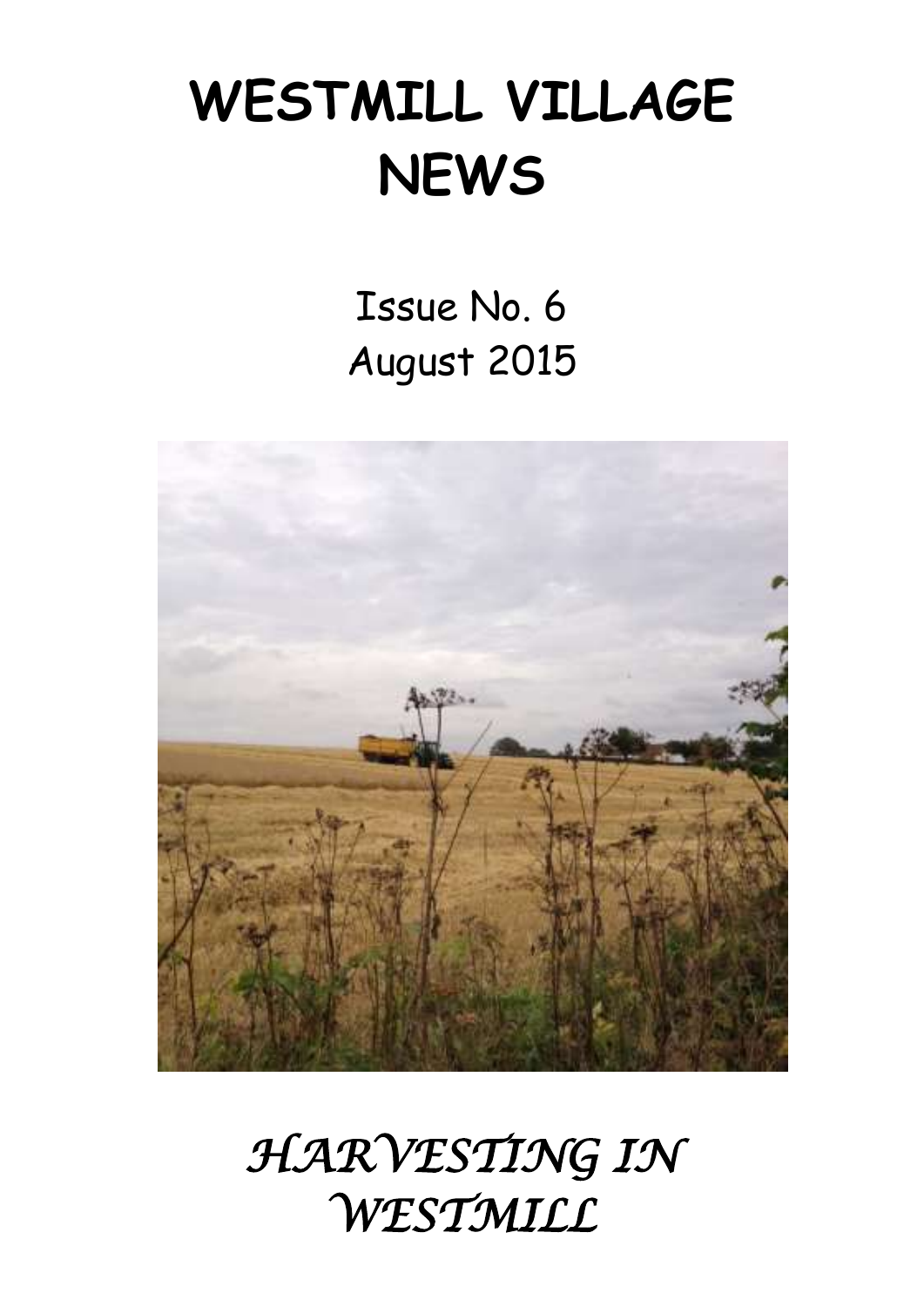

## 10 th August 1915 - 10th August 2015 George Cranville

## Introduction

George was born at Great Hormead, Herts in 1888 to George and Lizzie (interestingly,<br>his service record states he was born in Great Orme!). He was baptised on 18 March of George was born at Great Hormead, Herts in 1888 to George and Lizzie (interestingly, the same year.

the same year.<br>In the 1911 Census he is recorded to have been living at home in Hall Lane, Great Hormead with his parents and younger brother Fred and sister, Louisa. At this time his<br>occupation was that of Groom. occupation was that of Groom.

He married Emma Wick on July 5<sup>th</sup> and then lived in Westmill.

He married Emma Wick on July 5<sup>m</sup> and then lived in Westmill.<br>George was enlisted in Royston and served with the 1<sup>st</sup> Bedfordshire Regiment in France.  George was injured and was evacuated to England. He died of wounds at the King George Hospital for Wounded Soldiers in London on 10th August 1915.

## Commemoration

Nigel Leaney, 10th August 2015

Villagers from Westmill gathered on the evening of 10th August 2015 to commemorate<br>100 years since George Cranville's death. 100 years since George Cranville's death.

 The Last Post was sounded and a commemorative wreath was laid at his grave in St. Mary's churchyard.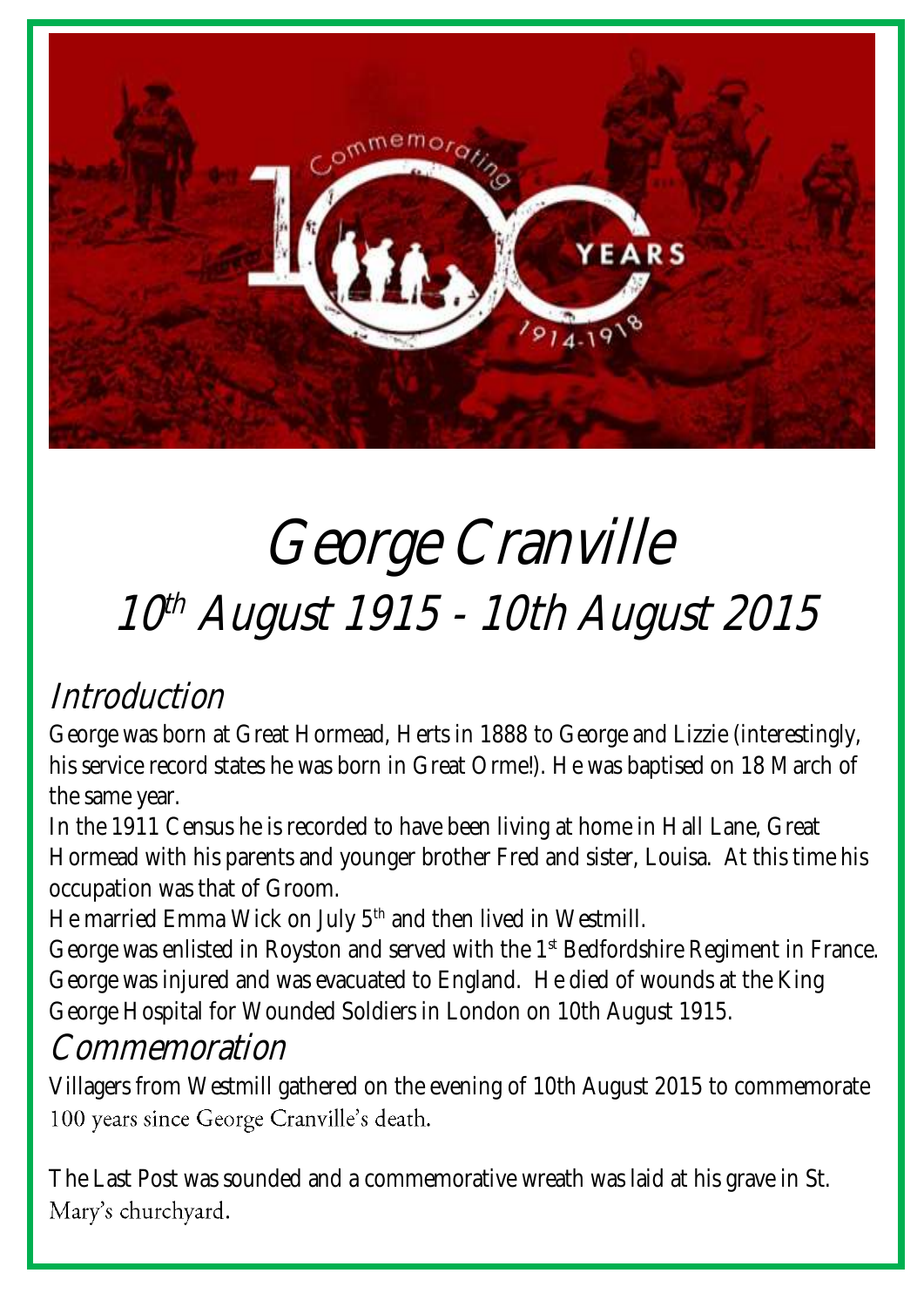### For The Fallen by Robert Laurence Binyon, Sept 1914

 England mourns for her dead across the sea.  Fallen in the cause of the free. With proud thanksgiving, a mother for her children, Flesh of her flesh they were, spirit of her spirit,

**Solemn the drums thrill; Death august and royal<br>
Sings sorrow up into immortal spheres** There is music in the midst of desolation<br>
And a glacy that shipss upon our team Sings sorrow up into immortal spheres, And a glory that shines upon our tears.

 They went with songs to the battle, they were young, straight or mind, true or eye, steady and agrow.<br>They were staunch to the end against odds uncounted; They fell with their faces to the foe.<br>If answeart old as we that are left Straight of limb, true of eye, steady and aglow.

### Age shall not weary them, nor the years condemn. We will remember them. They shall grow not old, as we that are left grow old: At the going down of the sun and in the morning

, mingle not with their laughing comrades a<br>They sit no more at familiar tables of home; have no lot in our labour of the day<br>They sleep beyond England's foam. They mingle not with their laughing comrades again; They have no lot in our labour of the day-time;

But where our desires are and our hopes profound,  To the innermost heart of their own land they are known Felt as a well-spring that is hidden from sight, As the stars are known to the Night;

 As the stars that shall be bright when we are dust,  Moving in marches upon the heavenly plain;  To the end, to the end, they remain. As the stars that are starry in the time of our darkness,

The poem was written in mid September 1914, a few weeks after the outbreak of the First World<br>War. During these weeks the British Expeditionary Force had suffered casualties following its firs encounter with the Imperial German Army at the Battle of Mons on 25<sup>th</sup> August, its rearguard<br>action during the retreat from Mons in late August and the Battle of Le Cateau on 26<sup>th</sup> August, Battle of the Marne between 5<sup>th</sup> and 9<sup>th</sup> September 1914.Laurence said in 1939 that the four lines<br>of the fourth stanza came to bim first. These words of the fourth stanza have become especially War. During these weeks the British Expeditionary Force had suffered casualties following its first encounter with the Imperial German Army at the Battle of Mons on 23rd August, its rearguard and its participation with the French Army in holding up the Imperial German Army at the First of the fourth stanza came to him first. These words of the fourth stanza have become especially familiar and famous, having been adopted by the Royal British Legion as an Exhortation for

ceremonies of Remembrance to commemorate fallen Servicemen and women.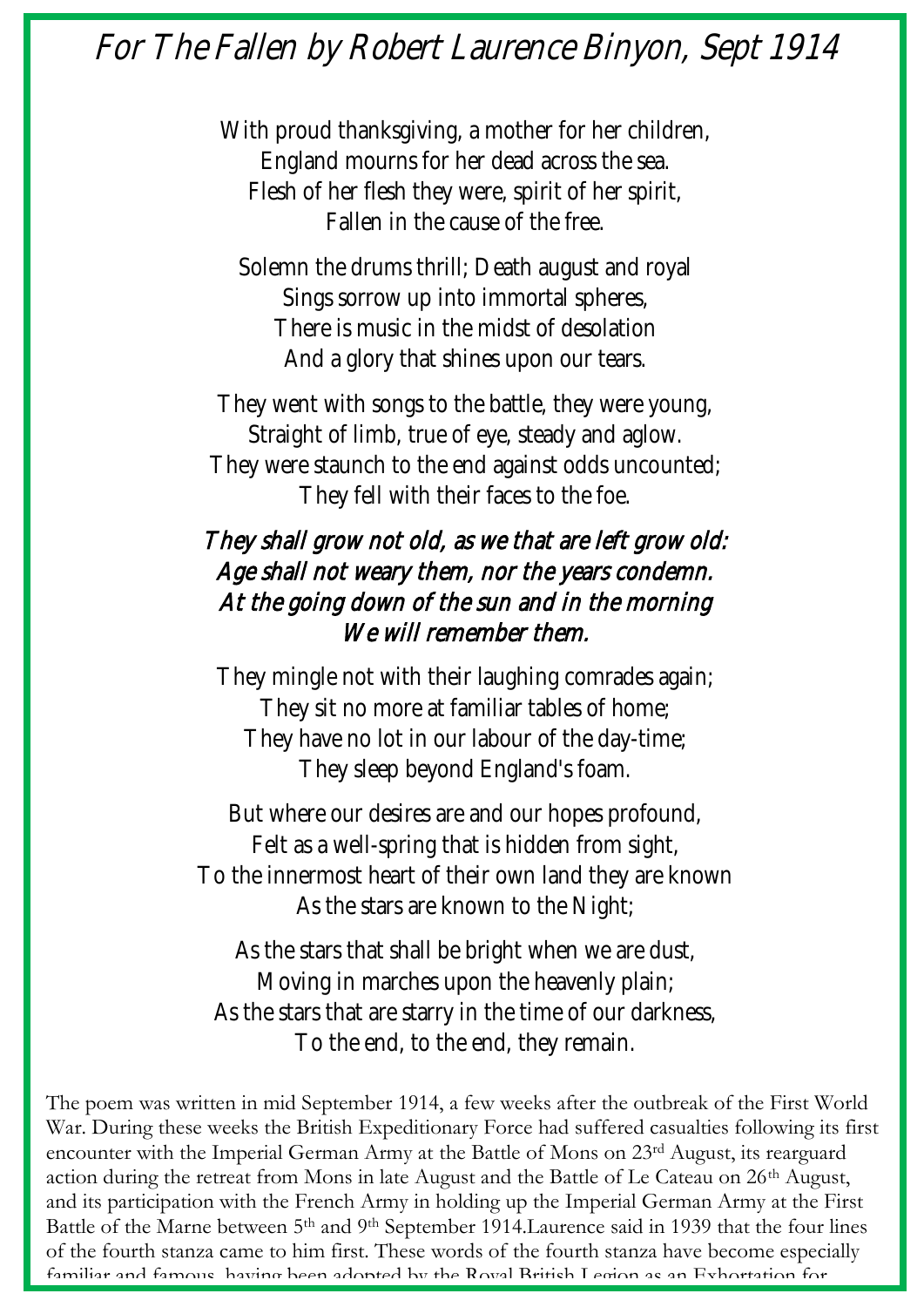# **TIMES PAST IN WESTMILL**

### **Remember the Blessings**

We met, and we married a long time ago. We worked for long hours, when wages were low; No TV, no wireless, no, times were hard, Just cold water taps, and a walk in the yard; No holidays aboard, no posh carpets on floors, But we had coke on the fire, and didn't lock doors Our children arrived, no pill in those days, And we brought them up without any state aid; They were quite safe to go out into the park, Then old folks could go out in the dark; No valium, no drugs and LSD, We cured most of our ills with a nice cup of tea; But if you were sick, you were treated at once, No 'Fill up form' and come back in six months; No vandals, no muggings, there was nothing to rob, And we were quite rich with a couple of bob: People were happier those far off days, Kinder and caring in so many ways; Milkman and paper boys used to whistle and sing, A night at the pictures was having a fling; We all get our share of struggle and strife; And we just have to face it, that's the pattern of life; But now I'm alone, I look back through the years, I don't think of the hard time, the troubles, the tears, I remember the blessings, our home, our love, And that we shared them together, And I thank God above.

Anon

From an old Westmill Newsletter - thanks to Betsy Burrell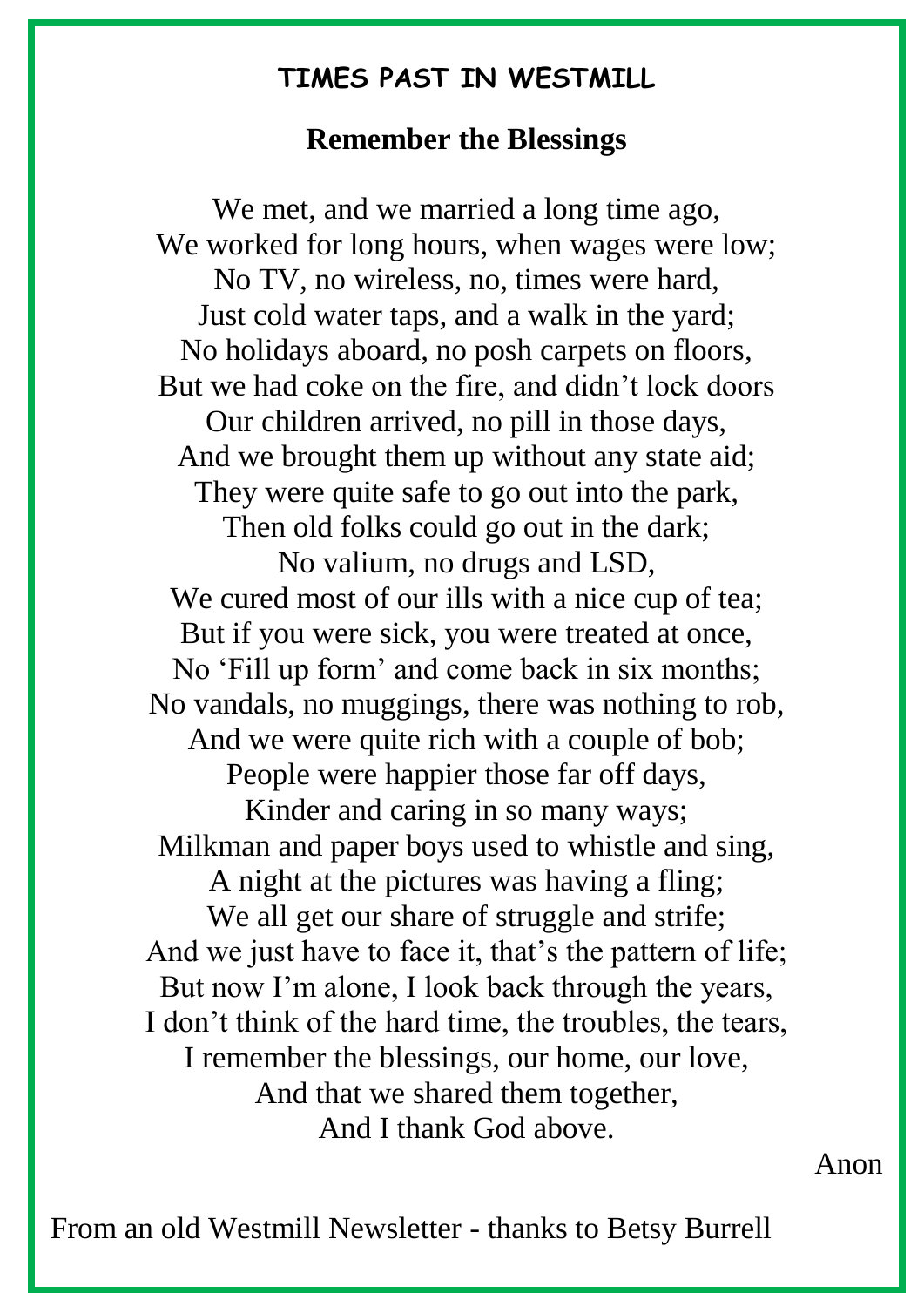### **MAYPOLE ON WESTMILL VILLAGE GREEN**



**Take a look at these fabulous photos my neighbour Frank lent me. His late wife Gillian is one of the group but how many names might you put to faces? Do you remember dancing round the Maypole on the village green in bygone years? Please let us know.**

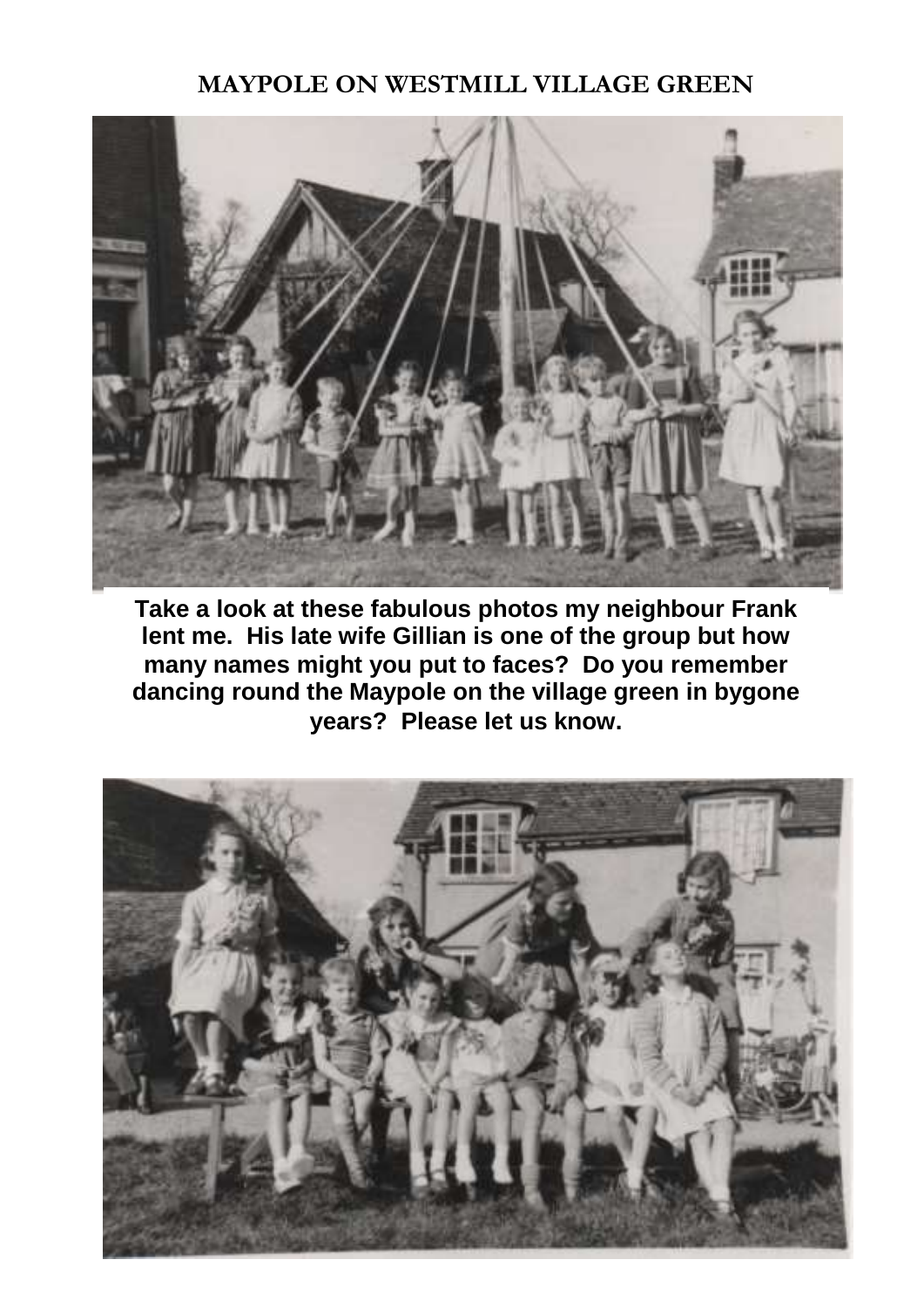### **TIMES PRESENT IN WESTMILL**

## **CHURCHYARD TIDY UP**

This annual event will take place on **Saturday 10th October** starting at

10.am. lasting about 2 hours. In recent years people of all ages, Church goers and non-Church goers come along. They arrive with forks, shovels, brooms, strimmers, hedge cutters, saws, wheelbarrows and gloves.

We usually have a massive bonfire. Refreshments are served during a break in the morning.

If you are a newcomer to the Village, we would be delighted to see you, and it may



give you an opportunity to meet other people from the Village.

We are all very proud of our Village and our Churchyard, please come and join us on the **10th October** and help prepare our Churchyard for its winter rest.

We do have a Grass Cutting Rota and at the moment we have 10 volunteers who take it in turns on a weekly basis to cut round all the gravestones using our Church mowers. This means that each volunteer is called upon about every 5/6 weeks. It takes about a hour to complete the grass cutting. Each year we cut from the middle of March to the end of October. We are looking for more volunteers. Please help us if you can.

Any queries please ring me Michael Thody 01763 271321 Thanks.

Whilst on the subject of grass cutting - if you got a bit hot and bothered about the northern junction out of Westmill onto the A10 you may be pleased to know that I received an email from the Highways Support Team saying "We expect future works on this area to be conducted by East Hertfordshire District Council as part of their routine cutting schedules". Should we get overlooked again the man to contact is David Pearman on 01279 655 261 or via email at: [enquiries@eastherts.gov.uk](mailto:enquiries@eastherts.gov.uk)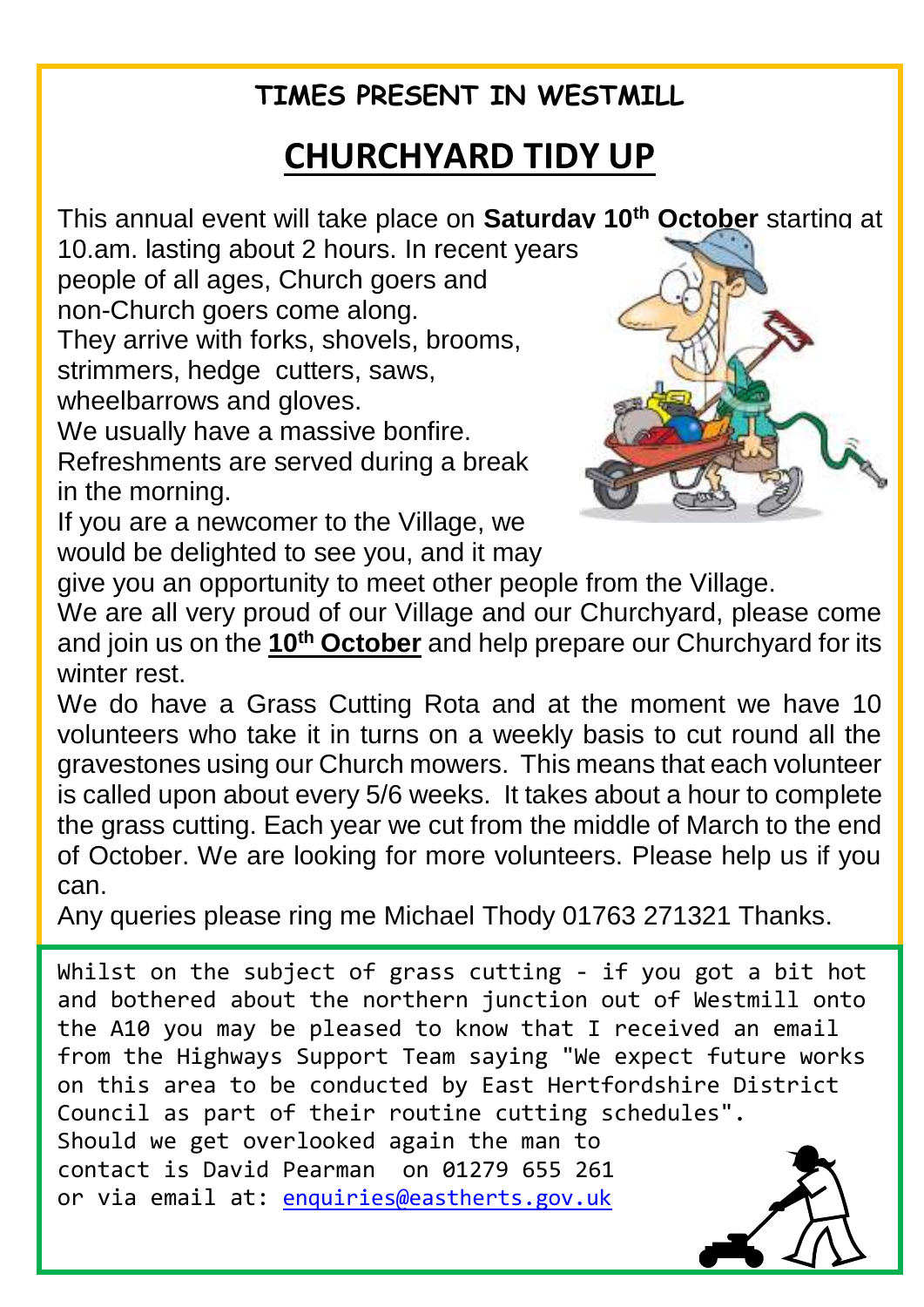# **BELL RINGING**

During our Village VE Day celebrations when we rang our Church Bells and had a glass of wine to celebrate this very momentous occasion 70 years on, we had a number of people say they would like to learn the art of bell ringing. We were delighted with this news as nationally bell ringing is becoming a dying art. Now after several months of intensive training and practice Helen Cowler, Jan James, Lucia Knight, & John Bowman are becoming very skilled at the art of bell ringing, and will soon be ringing at local weddings, Sunday services and special occasions.

Bell ringing is made to look easy by those who do ring, but there is a long and sometimes quite difficult learning curve to overcome.

Our congratulations go to the four names above for the skills they have achieved in such a short space of time.

Well done and thanks for joining us.

**From the Westmill & Aspenden Bellringers.**

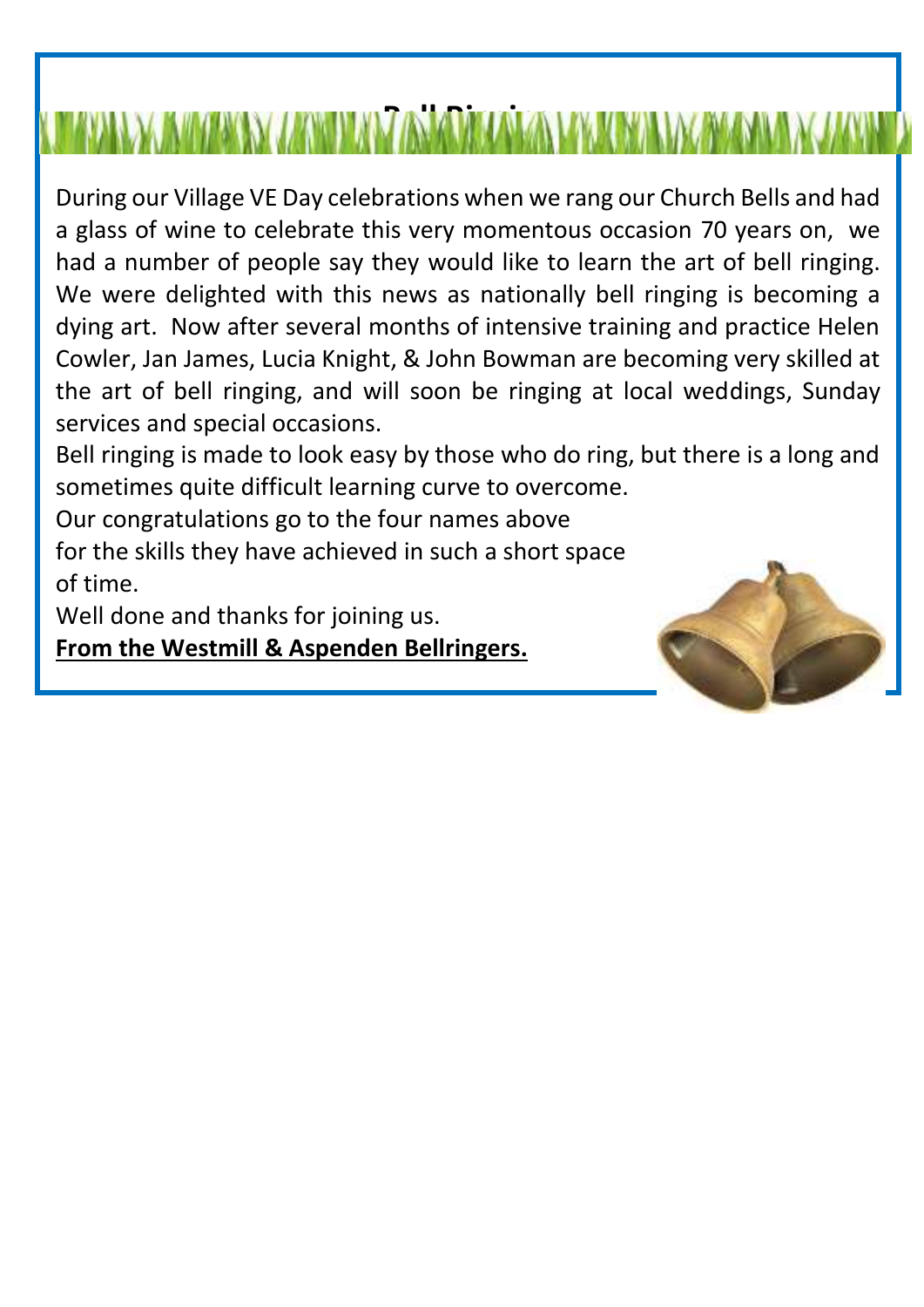## **Deer Deterrent Device THIS LITTLE GIRL IS IN DESPERATE NEED OF A HOME!**  $\mathbb{R}$  showled winter and winter seasons  $\mathbb{R}$  winter seasons seasons seasons seasons seasons seasons seasons searchers.



country of the country of the Max is 10 years old, female **developed** and neutered. I believe Italy - courtesy of the Italy She is losing both her home, due to her owners relocating to live on a canal boat, and

unfortunately has a terminal illness.

later, near Colliers England Colliers England Colliers England Colliers England Colliers England Colliers Engl She is small and active for her age and likes roaming in her garden.

Time is running out for Max so if you think you might like hand to remain grows to member to offer her a home please contact:

Lisa 01763 272174 who can provide more information. on res haanenes, was rookrig

remarkably alive! This scenario proves to me the deer deterrent device works. For £8 - I think it's worth it. www.querkity.com<br>License Kaisht Lucia Knight showroom.osborne@googlemail.com.

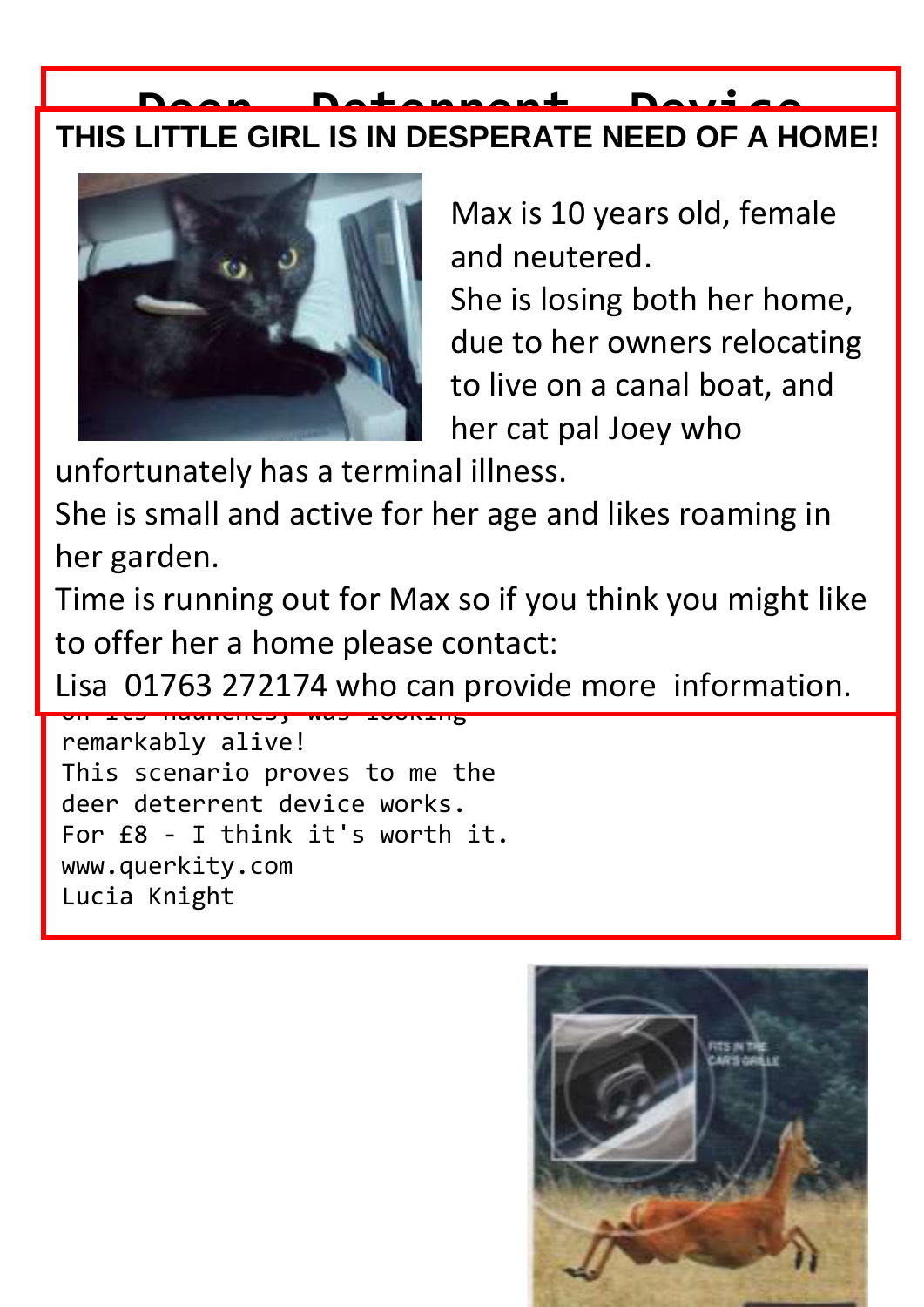### **2.00 a.m. on Sunday 26th October**





**Dans THINK** 

When told the reason for daylight savings time the Old Indian said, "Only the government would believe that you could cut a foot off the top of a blanket, sew it to the bottom, and have a lønger blanket."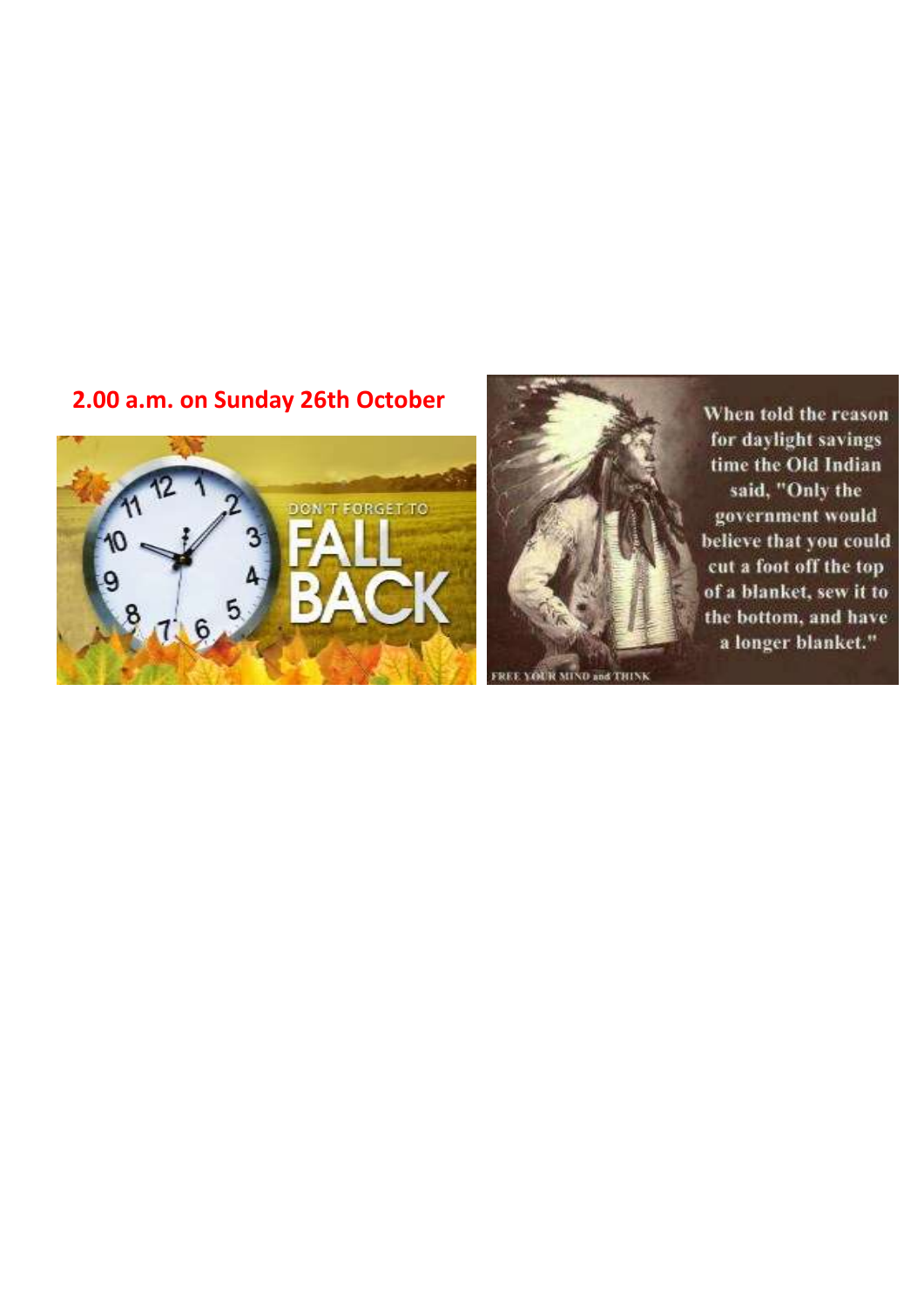### **GREG TRUST UPDATE**

#### **Village Hall**

The trustees are pleased to report the village hall has recently had the complete hall floor refurbished, sanded and treated. This together with new hall curtains that were specially made, have improved the appearance of this important village asset.

#### **Recreation Field**

Westmill Football Club have recently held some fund raising events to generate cash to finish the interior of the pavilion. Work has been progressing, so showers and toilets have been fitted and are ready for use with the new football season about to commence.

WFC has arranged for the main field grass to be cut throughout the growing season and Andrea Bowman from the village, appointed by the trust, has done a good job of cutting back, trimming hedges and surrounds to the pavilion area.

The club are to hold a match between Westmill 1st and 2nd teams, followed by an official opening of the pavilion on Saturday 5th September. Kick off 2.00 p.m.

#### **Children's Playground**

The playground has just had its annual Safety Inspection carried out by an independent specialist company and other than some minor recommendations, which have now been dealt with, we have been awarded an overall 'Low Risk' status for another year.

With the trust arranging for the grass to be cut weekly, this facility looks inviting and has certainly seen more people using it and enjoying the benefits of the new play equipment which was installed last summer.

#### **Trust Overview**

The trustees communicate on a daily basis, with the objective of continuing to manage and maintain the properties and sites for the benefit of villagers and visitors to our lovely village.

### **WESTMILL PARISH COUNCIL**

The next Parish Council meeting is scheduled for the 18th September, at 7.30pm to be held in the Village Hall.

The agenda is in the process of being drawn up, which will include an update on the A10, Speeding traffic, Planning, signing in a new Councillor, Village matters and Finance, etc.

Following this PC meeting we will provide a brief overview in the next newsletter

Mike McRae 25/08/15